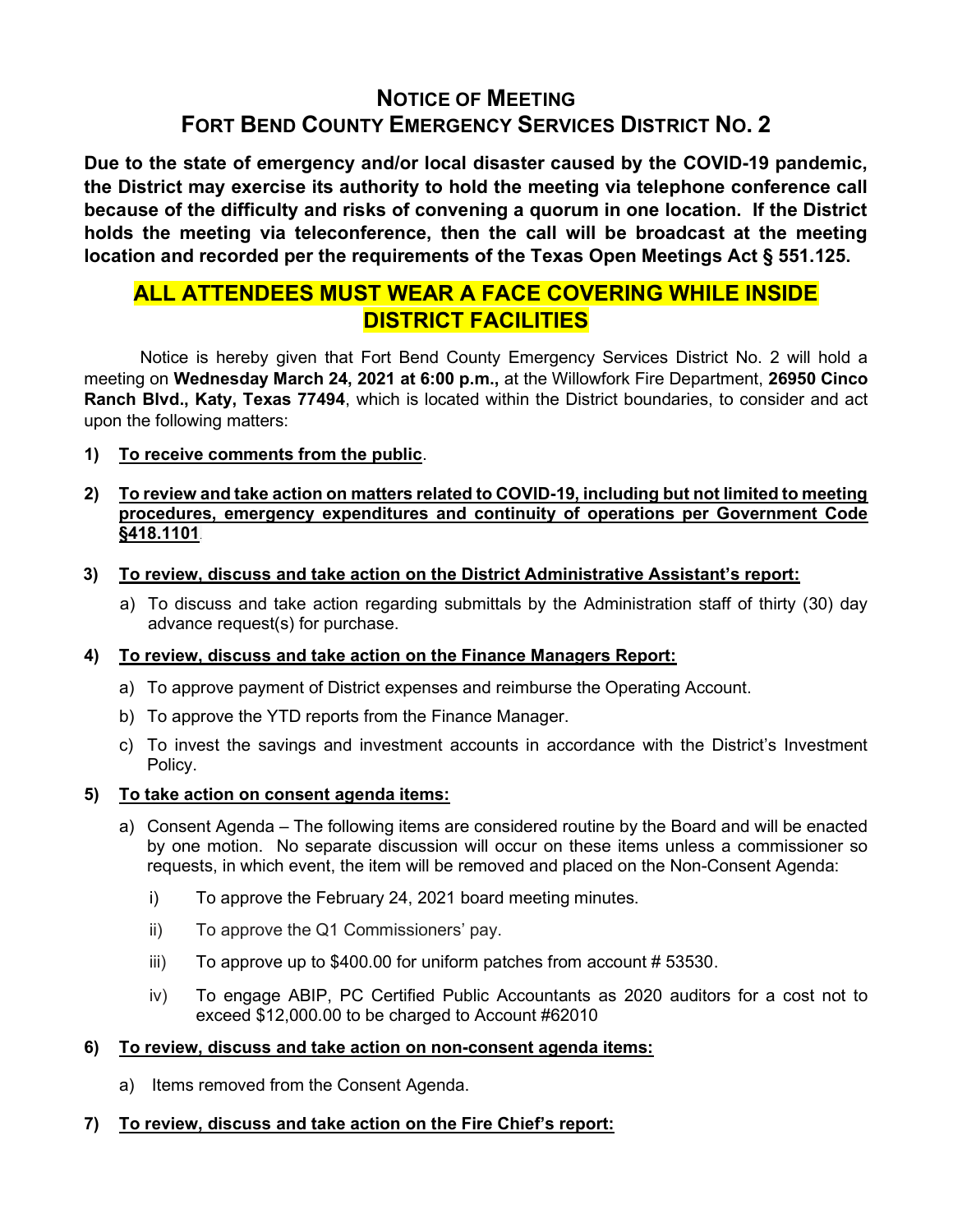Fort Bend County Emergency Services District No. 2 Notice of Regular Board Meeting: March 24, 2021 Page 2

- a) To review, discuss and take action on approval of expenses related to upcoming firefighting classes, course materials, equipment and related expenditures incurred by the District's service providers for the benefit of the District.
- b) To receive an update on the Cypress Creek Communications Center.
- c) To receive an update on service provided to Harris-Ft Bend County MUDs 1 and 5 (area including the Falcon Point Subdivision).
- d) To discuss and take action on the addition of Volunteer classification to the employee policy manual.
- e) To review, discuss and take action on submittals by the Department of thirty (30) day advance request(s) for purchase.

#### 8) To review, discuss and take action on Commissioner matters:

- a) To confirm the April 28, 2021 Board meeting date.
- b) To receive a strategic initiative update.
- c) To receive a legislative update.
- d) To administer oath of office to newly re-appointed Commissioners.
- e) To discuss and take action on granting exemptions for 2021.
- f) To designate the location of the District Administrative office.
- g) To approve the annual investment policy.

# 9) To review, discuss and take action on the following matters and meet in closed session if necessary:

- a) Meet in Closed Session pursuant to Government Code §551.071 to consult with legal counsel regarding pending or contemplated litigation, settlement offers or on matters which require confidentiality under the Texas Disciplinary Rules of Professional Conduct of the State Bar of Texas and Tax Code §323.3022 to discuss sales tax matters.
- b) Meet in Closed Session pursuant to Government Code §551.074 to discuss personnel matters.
- c) Reconvene into Open Session and consider taking action on items discussed in Closed Session.

#### 10) Adjourn:

Signature on File

#### Thomas M. Raia Jr., President

Fort Bend County ESD #2 24655 Westheimer Parkway Katy, TX 77494 Office: (281) 395-0011, Ext. 120 Fax: (281) 395-0025